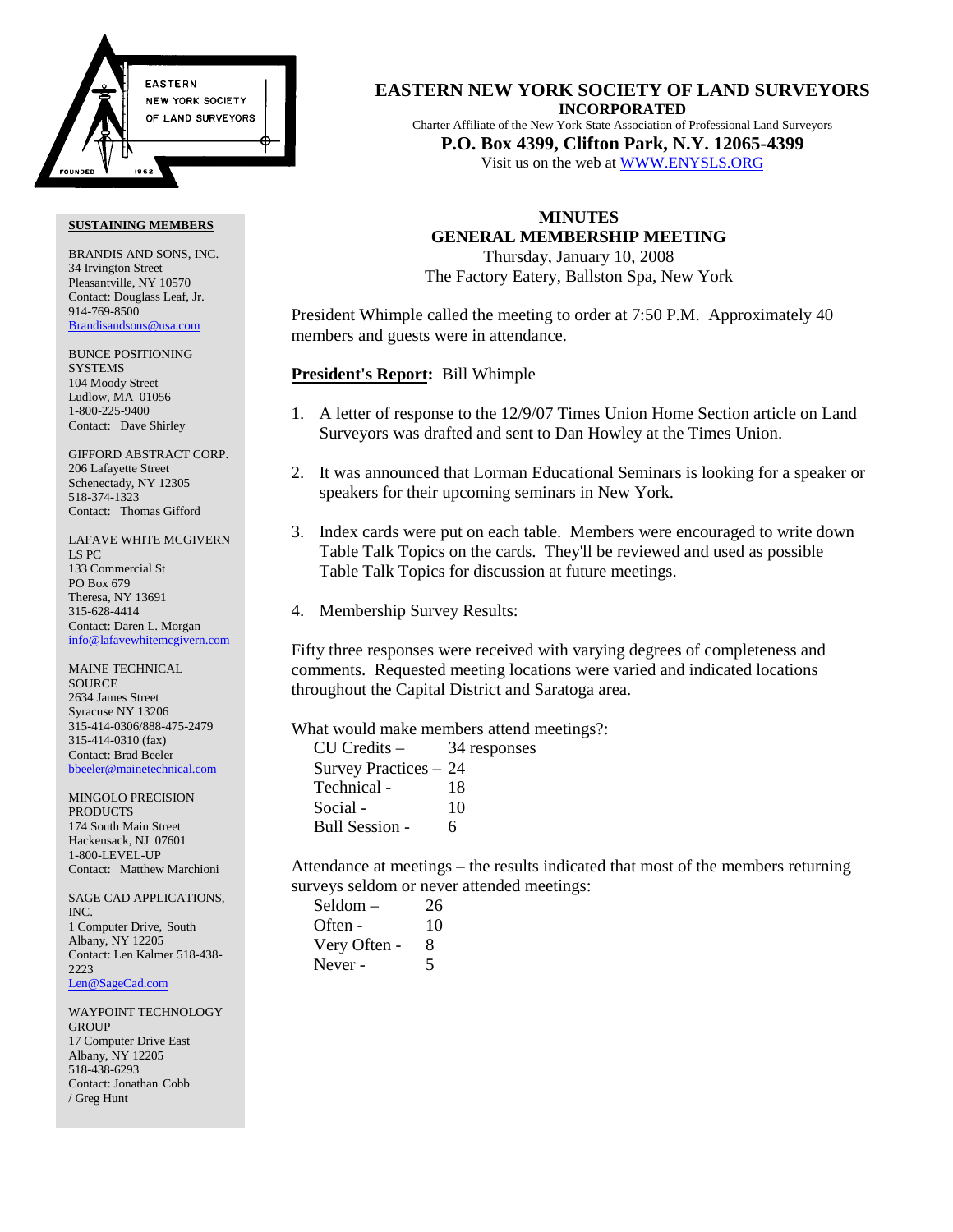### **SUSTAINING MEMBERS**

BRANDIS AND SONS, INC. 34 Irvington Street Pleasantville, NY 10570 Contact: Douglass Leaf, Jr. 914-769-8500 Brandisandsons@usa.com

BUNCE POSITIONING **SYSTEMS** 104 Moody Street Ludlow, MA 01056 1-800-225-9400 Contact: Dave Shirley

GIFFORD ABSTRACT CORP. 206 Lafayette Street Schenectady, NY 12305 518-374-1323 Contact: Thomas Gifford

LAFAVE WHITE MCGIVERN LS PC 133 Commercial St PO Box 679 Theresa, NY 13691 315-628-4414 Contact: Daren L. Morgan info@lafavewhitemcgivern.com

MAINE TECHNICAL **SOURCE** 2634 James Street Syracuse NY 13206 315-414-0306/888-475-2479 315-414-0310 (fax) Contact: Brad Beeler bbeeler@mainetechnical.com

MINGOLO PRECISION **PRODUCTS** 174 South Main Street Hackensack, NJ 07601 1-800-LEVEL-UP Contact: Matthew Marchioni

SAGE CAD APPLICATIONS, INC. 1 Computer Drive, South Albany, NY 12205 Contact: Len Kalmer 518-438- 2223 Len@SageCad.com

WAYPOINT TECHNOLOGY **GROUP** 17 Computer Drive East Albany, NY 12205 518-438-6293 Contact: Jonathan Cobb / Greg Hunt

| Importance of meeting topics (out of 10): |      |
|-------------------------------------------|------|
| NYS Boundary & Real Prop. Law             | 8.57 |
| Professional Liability -                  | 6.39 |
| Standards -                               | 6.08 |
| <b>Business Practices -</b>               | 5.90 |
| Ethics -                                  | 5.75 |
| Technical -                               | 5.54 |
| Title Insurance -                         | 4.98 |
| Obtaining LS -                            | 4.42 |
| Planning Board Information -              | 4.36 |
| Legislative Action -                      | 4.20 |

President Whimple noted that many associate level respondents noted a desire for information on obtaining an LS, and the BOD will take the results of the survey into account when planning future meetings and presentations.

### **Committee Reports:**

-----Standing Committees-----

## Scholastic Development: Kristin Demers

The Scholarship Committee chose winners for the ENYSLS Scholarships, and the Treasurer has cut the checks. President Whimple will present the awards at the awards banquet at the NYSAPLS conference in Niagara Falls this month.

### Public Relations: Wayne Willson

Preparations for the Home Show are well underway. Instead of passing out copies of the Proprietor List as in past years, ENYSLS will instead be handing out a business card with our logo and a note, and a link to the ENYSLS website for more information and a list of proprietors. The signup sheet for slots to man the ENYSLS booth at the Home Show was passed around at tonight's meeting. Rich Bennett has volunteered to prepare a poster-sized map as a raffle prize as in past years.

## **Old Business:**

The bus trip to the conference was cancelled due to lack of sign-ups. Everyone who had signed up has been notified.

**New Business:** None

# **EASTERN NEW YORK SOCIETY OF LAND SURVEYORS, INC.**

**President: William Whimple Don Darrah 2009 Matthew Bowe 2010 Bill Darling 2011 Exec. Vice-President: Gordon Matson C. Howard Johannessen 2009 Kevin Waldruff 2010 Kurt Heiss 2011 Vice-President: Kevin Waldruff Gordon Matson 2009 William Whimple 2010 Robert J. Ihlenburg 2011 Secretary: Kurt Heiss<br>Treasurer: Robert J. Ihlenburg** 

| Don Darrah           |
|----------------------|
| C. Howard Johanness  |
| <b>Gordon Matson</b> |
| Krietin Demere       |

Past President - Joseph Malinowski

**Director N.Y. State Assoc. of Professional Land Surveyors - William Whimple (518) 732-4190 Director N.Y. State Assoc. of Professional Land Surveyors - Gordon Matson (518) 783-6054** President's Address - 38 Orchard Road, Castleton on Hudson, NY 12033 - wwhimple@cha-llp.com